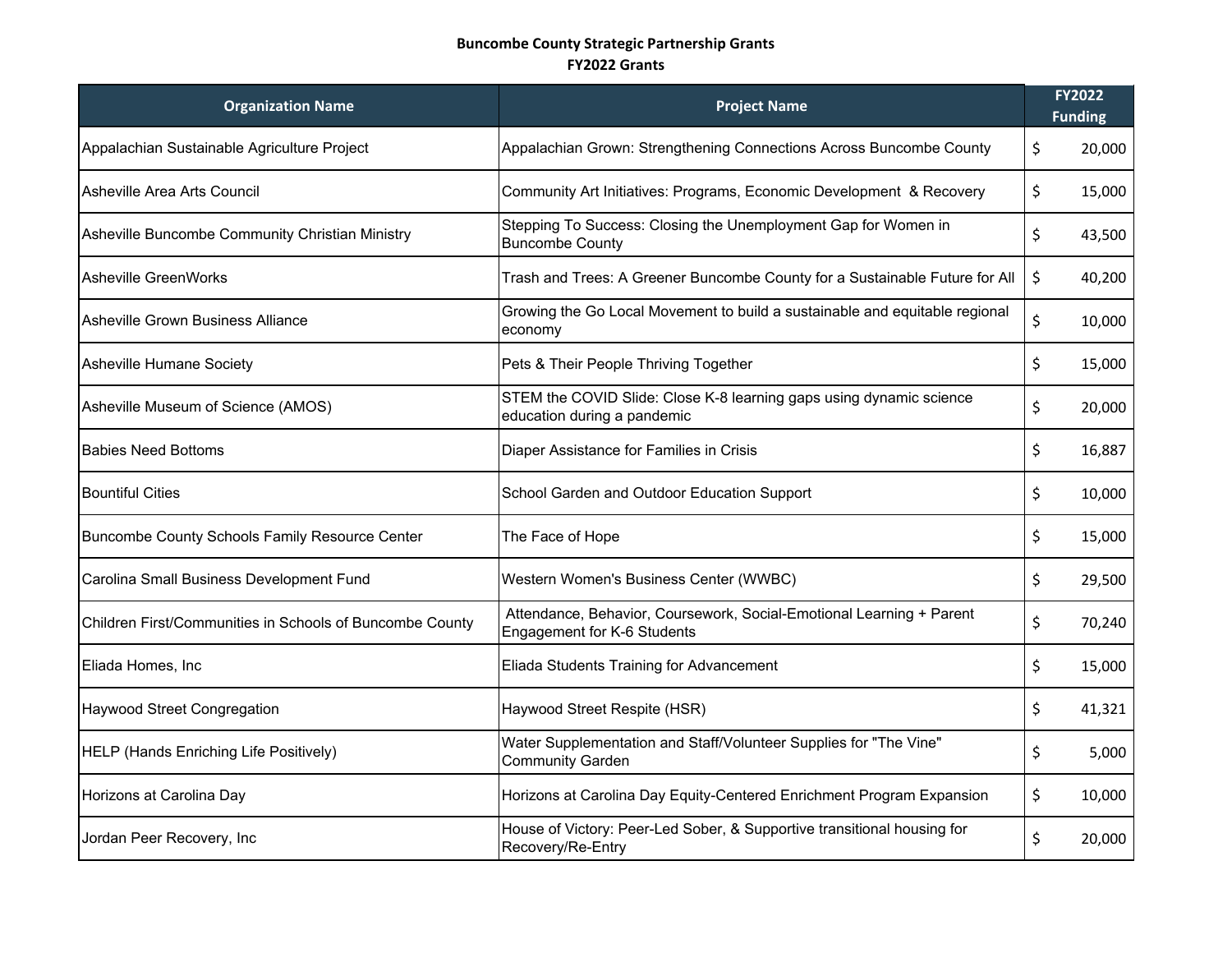## **Buncombe County Strategic Partnership Grants FY2022 Grants**

| <b>Literacy Together</b>                             | Pathways to Opportunity                                                                                 | \$<br>32,800 |
|------------------------------------------------------|---------------------------------------------------------------------------------------------------------|--------------|
| Mount Zion Community Development, Inc.               | Project NAF (Nurturing Asheville & Area Families                                                        | \$<br>36,000 |
| Mountain BizWorks                                    | Expanding Entrepreneurship and Jobs in Communities of Color                                             | \$<br>40,000 |
| <b>MusicWorks Asheville</b>                          | <b>MusicWorks Asheville</b>                                                                             | \$<br>10,000 |
| <b>OnTrack Financial Education &amp; Counseling</b>  | Free Tax Preparation through Volunteer Income Tax Assistance (VITA)                                     | \$<br>18,000 |
| Our VOICE                                            | Survivors Thrive - Virtual delivery of Our VOICE Counseling                                             | \$<br>18,000 |
| Pisgah Legal Services                                | Legal Services for Children and Families in Buncombe County                                             | \$<br>92,000 |
| Project Lighten Up                                   | Project Lighten Up Summer Learning Academy                                                              | \$<br>30,000 |
| Read to Succeed                                      | Community-Powered K-3 Literacy   Engaging Children, Families, and<br><b>Community Partners</b>          | \$<br>27,000 |
| RiverLink                                            | Healthy Streams, Healthy Communities: Tackling Water Quality and Flooding in<br>the Southside Community | \$<br>24,000 |
| Sandy Mush Community Ctr.                            | Sandy Mush Community Center - Building for a Healthy, Engaged and<br><b>Connected Community</b>         | \$<br>20,000 |
| The Mediation Center                                 | <b>Family Visitation Program</b>                                                                        | \$<br>10,000 |
| Under One Sky Village Foundation                     | Cultivating Resilience and Supporting the Reunification Process for Youth in<br><b>Foster Care</b>      | \$<br>10,000 |
| University of North Carolina at Asheville Foundation | Marvelous Math Club (MMC)                                                                               | \$<br>14,357 |
| Western Carolina Medical Society Foundation          | Project Access® Social Resources Initiative                                                             | \$<br>24,000 |
| Wortham Center for the Performing Arts               | Wortham Center for the Performing Arts: A Community Resource                                            | \$<br>16,500 |
| <b>YMI Cultural Center</b>                           | YMI Strategic Partnership Project                                                                       | \$<br>20,000 |
| YWCA of Asheville and Western North Carolina         | <b>YWCA Getting Ahead Program</b>                                                                       | \$<br>30,000 |